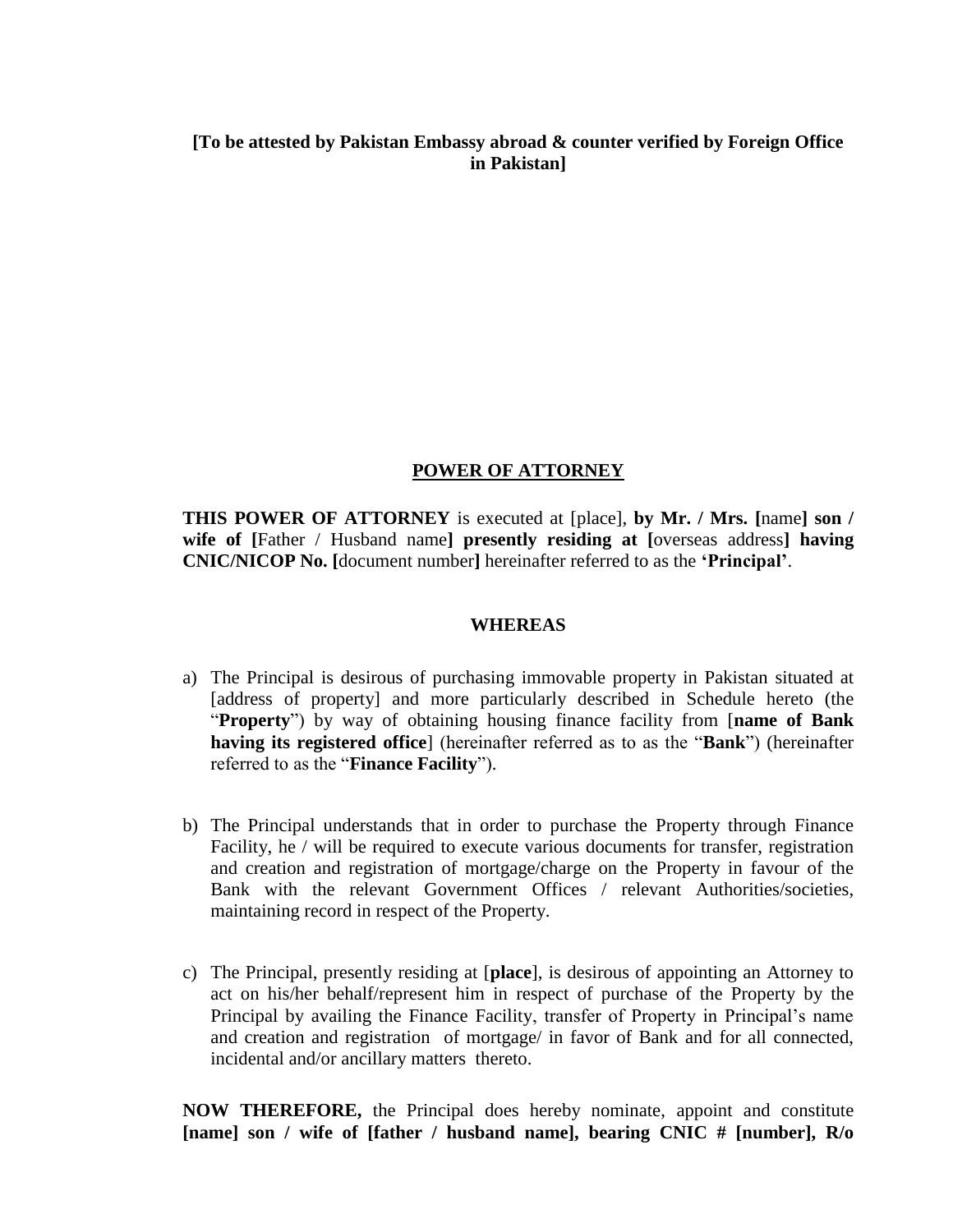**[address],** (hereinafter referred to as the **"Attorney")**, subject to the limitations contained hereunder, to be the Attorney of the Principal for and on his/ her behalf to do or cause to be done all or any of the following acts, deeds and things:

- 1. To deal with the seller (the "**Seller**") of the Property, which includes negotiation of consideration/price of purchase of the Property, mode of payment of consideration/price of Property, due diligence into the title of the Property (through legal counsel or otherwise in the best interests of the Principal), negotiation/execution/signing of agreement to sell (the "**Agreement to Sell**") with the Seller in respect of purchase of the Property, in the manner, the Attorney deems appropriate.
- 2. To sign and execute all required deed(s), instrument(s), document(s) in respect of consummation of transaction of sale / purchase of the Property from the Seller to the Principal (the "**Transaction**"), starting from the negotiation of Transaction with the Seller/execution of Agreement to Sell, execution/registration of Sale Deed/lease deed/sub-lease deed/conveyance deed,, transfer the Property in the name of the Principal and its registration with the relevant Government Offices Revenue Offices, Sub-Registrars, Cantonment Board(s), Housing Authorities, Housing Societies, Development Authorities, Cooperative Societies, Military Estate Office ("**MEO**"), Cantonments, Excise & Taxation authorities and / or any other Authority(ies), Societies and relevant departments including Defence Housing Authority (**DHA**) maintaining record of such Property (the "**Relevant Authorities**") and to create mortgage/charge in respect of the Property in favour of Bank and to get the mortgage registered in favour of the Bank in all records of the Relevant Authorities to the satisfaction of Bank along with marking lien in favour of Bank in respect of the Property in records of Relevant Authorities .
- 3. To get possession of the Property from the Seller and to hold possession of the Property for and on behalf of the Principal, in the manner, the Principal deems appropriate.
- 4. To appear before the Relevant Authorities (including but not limited to appoint local commission) in order to consummate Transaction, which includes purchase of Property from Seller in the name of the Principal, execution/registration of sale deed/lease deed/sub-lease deed/conveyance deed, transfer of the Property in the name of the Principal and creation and registration of mortgage/charge in respect of the Property in the name of the Bank along with marking lien in favour of Bank in respect of the Property in records of Relevant Authorities.
- 5. To sign and execute any document(s) necessary for obtaining original title documents and / or certified true copies of such title documents and any other documents including but not limited to registered sale deed/transfer letter, allotment letter, lease/sub-lease deed/conveyance deed, Site Plans, Approved Building Plans, Non-Encumbrance Certificates, NOC, Permission to Mortgage ("**PTM**"), completion certificate, possession certificate, Fard (for ownership and for creation of mortgage), Mutation, search certificate, ban list confirmation, and any other document, prescribed by the Relevant Authorities (the "**Title**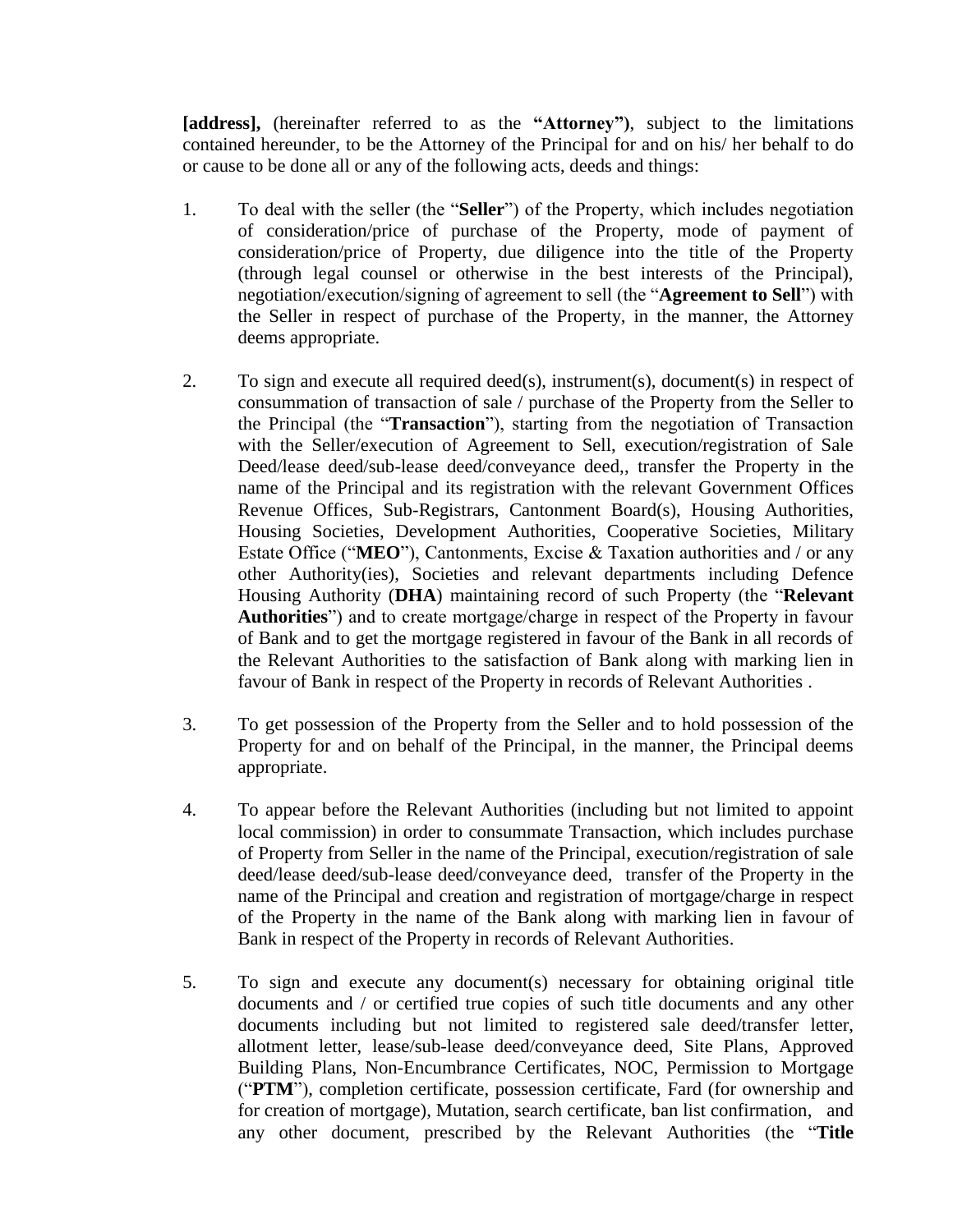**Documents**" or "**Property Documents**") in respect of the Property purchased by the Principal from the Seller by availing the Finance Facility and for creation and registration of mortgage in respect of the Property in the name of the Bank and marking lien over the Property in the name of the Bank in all corresponding records of the Relevant Authorities to Bank's satisfaction.

- 6. To inspect records and to obtain copies of such records/Property Documents/Title Documents from the Relevant Authorities, where the record of the Property is maintained and to take such actions / measures to safeguard the proprietary/ possessory rights of the Principal in respect of the Property along with creation and registration of mortgage in respect of the Property in the name of the Bank.
- 7. To apply for and collect/receive Title Documents and Property Documents from the Relevant Authorities and documents, required by Bank for creation and registration of mortgage/charge in respect of the Property in the name of Bank along with marking lien in favour of Bank in respect of the Property in records of Relevant Authorities.
- 8. To sign and execute mortgage documents including but not limited to Token Registered Mortgage (TRM), Legal Registered Mortgage (LRM), Memorandum of Deposit of Title Deeds (MODTD), financing documents and security documents (the "**Financing & Security Documents**") against Finance Facility, as per Bank's requirements and other required documents and to deposit with the Bank the original Title Documents and Property Documents of the Property and to execute any document on behalf of the Principal as required by the Bank to Bank's satisfaction for effective creation and registration of mortgage/charge over the Property in favour of the Bank along with marking lien in favour of Bank in respect of the Property in records of Relevant Authorities.
- 9. To pay all taxes, dues, charges and demands in respect of the Property and pay the capital gains tax, if any, that may become payable on sale/ transfer and assignment of any of the Property.
- 10. To get the mortgage / charge in respect of the Property registered with the Relevant Authorities, responsible for registration of mortgages and charges in respect of the Property and to obtain certified true copies of such registered mortgage deeds as well as charge creating documents / certificates and / or any other documents evidencing the creation and registration of valid mortgage over the Property in favour of the Bank.
- 11. Generally to take such steps and to do such acts, deeds and things as may be necessary, connected or incidental to Bank's entire satisfaction in respect of the consummation of the Transaction, which includes but not limited to purchase of the Property from Seller to the Principal, transfer and registration of Property in the name of the Principal in records of Relevant Authorities, creation and registration of mortgage over the Property in favour of the Bank and marking lien in respect of the Property in the name of the Bank